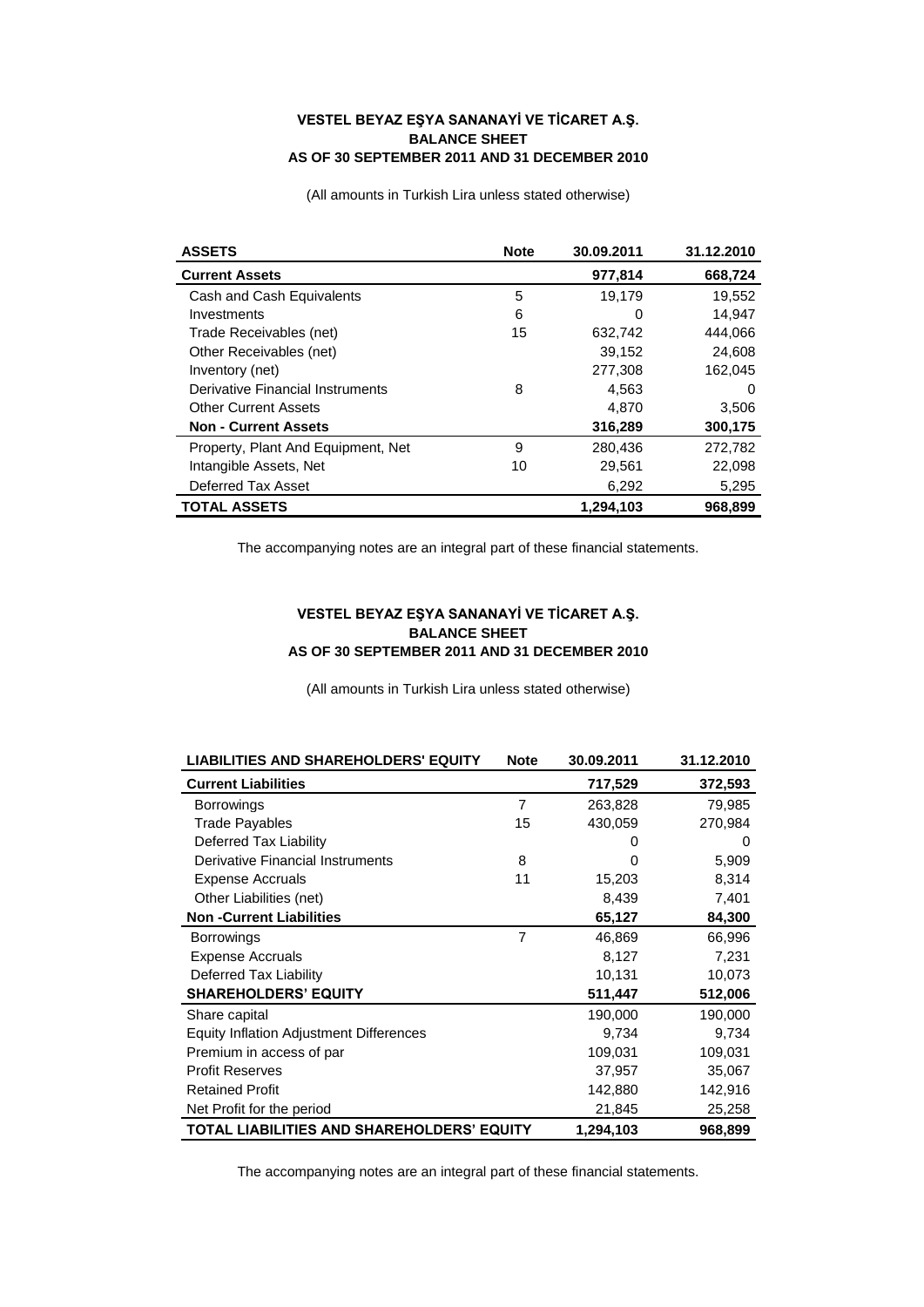## **VESTEL BEYAZ EŞYA SANAYİ VE TİCARET A.Ş. INCOME STATEMENT FOR THE NINE MONTH PERIOD ENDED 30 SEPTEMBER 2011**

(All amounts in thousand Turkish Lira unless stated otherwise)

|                                          | <b>Note</b> | $01.01 -$<br>30.09.2011 | $01.01 -$<br>30.09.2010 |
|------------------------------------------|-------------|-------------------------|-------------------------|
| Sales (net)                              | 4           | 1,449,821               | 1,028,562               |
| Cost of Sales (-)                        |             | (1, 297, 623)           | (951, 640)              |
| <b>GROSS PROFIT</b>                      |             | 152,198                 | 76,922                  |
| Marketing and selling expenses           |             | (54,844)                | (20, 875)               |
| General and administrative expenses      |             | (17, 855)               | (12, 269)               |
| Research and development expenses        |             | (17, 978)               | (10, 291)               |
| Other operating income                   |             | 1,547                   | 3,348                   |
| Other operating expense                  |             | (1,005)                 | (4,008)                 |
| <b>OPERATING PROFIT</b>                  |             | 62,063                  | 32,827                  |
| Financing Income                         | 12          | 181,947                 | 70,732                  |
| <b>Financing Expenses</b>                | 13          | (219, 049)              | (67, 689)               |
| <b>PROFIT BEFORE TAX</b>                 |             | 24.961                  | 35,870                  |
| Tax on income from continuing operations |             |                         |                         |
| Tax charge for the period                |             | (4,054)                 | (7,768)                 |
| Deferred tax income                      |             | 938                     | 2,000                   |
| <b>NET INCOME FOR THE PERIOD</b>         |             | 21,845                  | 30,102                  |
|                                          |             |                         |                         |
| <b>EARNINGS PER SHARE (TL)</b>           | 14          | 0.11                    | 0.16                    |

The accompanying notes are an integral part of these financial statements.